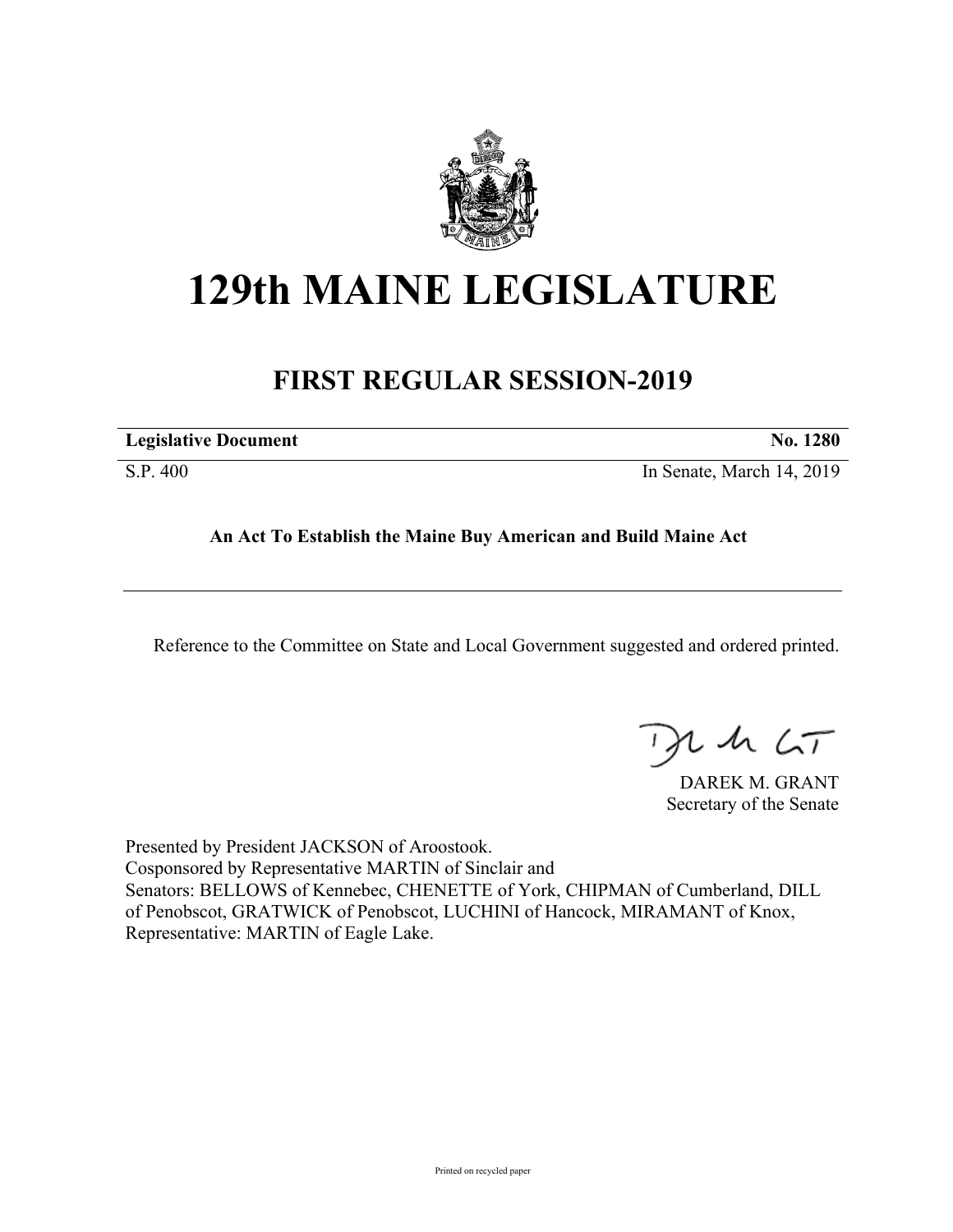| $\mathbf{1}$    | Be it enacted by the People of the State of Maine as follows:                                    |
|-----------------|--------------------------------------------------------------------------------------------------|
| $\overline{2}$  | Sec. 1. 5 MRSA c. 153, sub-c. 3 is enacted to read:                                              |
| 3               | <b>SUBCHAPTER 3</b>                                                                              |
| 4               | <b>MAINE BUY AMERICAN AND BUILD MAINE ACT</b>                                                    |
| 5               | §1777. Short title                                                                               |
| 6               | This Act may be known and cited as "the Maine Buy American and Build Maine                       |
| 7               | Act."                                                                                            |
| 8               | §1778. Definitions                                                                               |
| 9               | As used in this subchapter, unless the context otherwise indicates, the following                |
| 10              | terms have the following meanings.                                                               |
| 11<br>12        | "Department" means the Department of Administrative and<br>1. Department.<br>Financial Services. |
| 13              | 2. Emergency life safety and property safety goods. "Emergency life safety and                   |
| 14              | property safety goods" means any goods that are part of or for addition to a system              |
| 15              | designed to prevent, respond to, alert regarding, suppress, control or extinguish an             |
| 16              | emergency or the cause of an emergency, or goods used to assist evacuation in the event          |
| 17              | of an emergency, that threatens life or property. "Emergency life safety and property            |
| 18              | safety goods" includes, but is not limited to, goods relating to systems or items for fire       |
| 19              | alarm, fire sprinkling, fire suppression, fire extinguishing, security, gas detection,           |
| 20              | intrusion detection, access control, video surveillance and recording, mass notification,        |
| $\overline{21}$ | public address, emergency lighting, patient wandering, infant tagging and nurse call.            |
| 22              | 3. In-state contractor. "In-state contractor" means an individual residing in this               |
| 23              | State or a business based in this State. "In-state contractor" includes:                         |
| 24              | A. If an individual, an individual who has a physical address in this State at which             |
| 25              | the individual has established residency and has filed a Maine tax return for at least           |
| 26              | the 2 years immediately prior to bidding on a state contract; or                                 |
| 27              | B. If a business, a business that has a physical address in this State at which it               |
| 28              | conducts business, including interviewing applicants for employment by the business              |
| 29              | and hiring and employing staff, and:                                                             |
| 30              | (1) Has filed a Maine tax return or paid Maine employment taxes for at least the                 |
| 31              | 2 years immediately prior to bidding on a state contract;                                        |
| 32              | (2) If the business does not meet the requirements of subparagraph (1), an                       |
| 33              | officer, if the business is a corporation, a partner in the business or the sole                 |
| 34              | proprietor must meet the requirements of paragraph A; or                                         |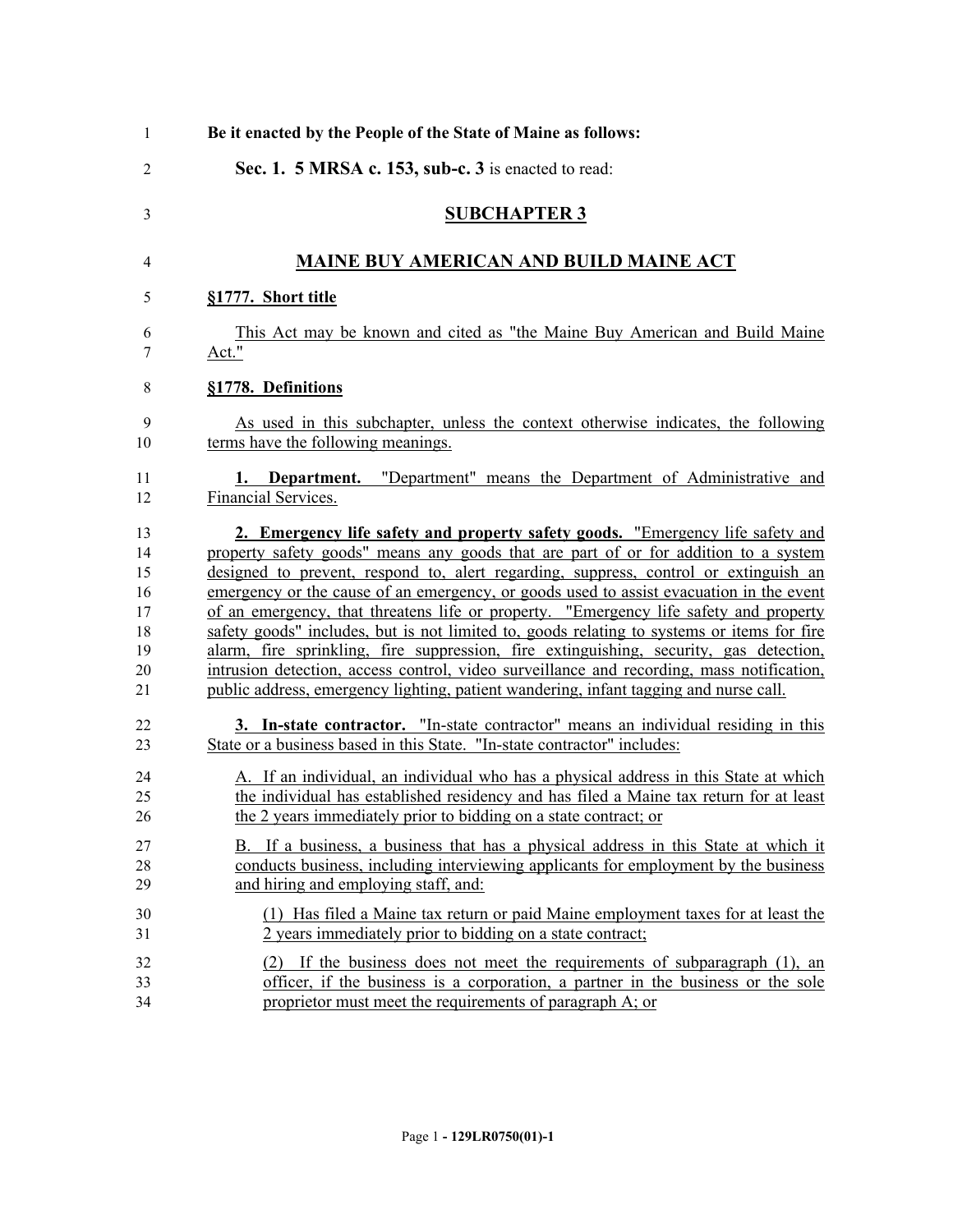| 1              | (3) If the business does not meet the requirements of subparagraph $(1)$ or $(2)$ , at   |
|----------------|------------------------------------------------------------------------------------------|
| $\overline{c}$ | least 60% of the individuals employed by the business are residents of this State.       |
| 3              | For purposes of this subparagraph, an individual is a resident of this State if the      |
| 4              | individual meets the requirements of Title 21-A, section 112.                            |
| 5              | 4. Manufactured good. "Manufactured good" means:                                         |
| 6              | A. An article, material or supply, including any preassembled items, brought to a        |
| 7              | construction site for incorporation into a public building or public work; and           |
| 8              | B. Articles, materials or supplies acquired for public use.                              |
| 9              | 5. Manufactured in the United States. "Manufactured in the United States" means:         |
| 10             | A. In the case of an iron, cement or steel product, all manufacturing takes place in     |
| 11             | the United States, except metallurgical processes involving the refinement of steel      |
| 12             | additives; and                                                                           |
| 13             | B. In the case of a manufactured good other than an iron, cement or steel product:       |
| 14             | (1) All of the manufacturing processes for the manufactured good take place in           |
| 15             | the United States; and                                                                   |
| 16             | (2) The origin of the manufactured good's components or subcomponents meets              |
| 17             | a minimum level of domestic content, as defined in rules established by the              |
| 18             | department pursuant to section 1780-A.                                                   |
| 19             | 6. Public agency. "Public agency" means the State and its departments, agencies,         |
| 20             | boards, commissions and institutions but does not mean a county, municipality or school  |
| 21             | administrative unit.                                                                     |
| 22             | 7. Public building or public work. "Public building or public work" means any            |
| 23             | structure, building, highway, waterway, street, bridge, transit system, airport or other |
| 24             | betterment, work or improvement whether of a permanent or temporary nature and           |
| 25             | whether for governmental or proprietary use. "Public building or public work" includes,  |
| 26             | but is not limited to, any railway; street railway; subway; elevated and monorail        |
| 27             | passenger rolling stock; passenger rolling stock; self-propelled car; gallery car;       |
| 28             | locomotive; passenger bus; wires, poles and equipment for electrification of a transit   |
| 29             | system; rails; tracks; roadbed; guideway; elevated structure; school; hospital; station; |
| 30             | terminal; dock; shelter; and repairs to any such public building or public work.         |
| 31             | <b>8.</b> United States. "United States" means the United States of America and any      |
| 32             | territory or insular possession subject to the jurisdiction of the United States.        |
| 33             | §1779. Use of American-made materials                                                    |
| 34             | <b>1. Mandatory contract provision.</b> Notwithstanding any other provision of law to    |
| 35             | the contrary, a contract for the construction, reconstruction, alteration, repair,       |
| 36             | improvement or maintenance of a public building or public work made by a public          |
| 37             | agency must contain a provision that the manufactured goods, including iron, cement and  |
| 38             | steel, used or supplied in the performance of the contract or any subcontract to the     |
| 39             | contract must be manufactured in the United States.                                      |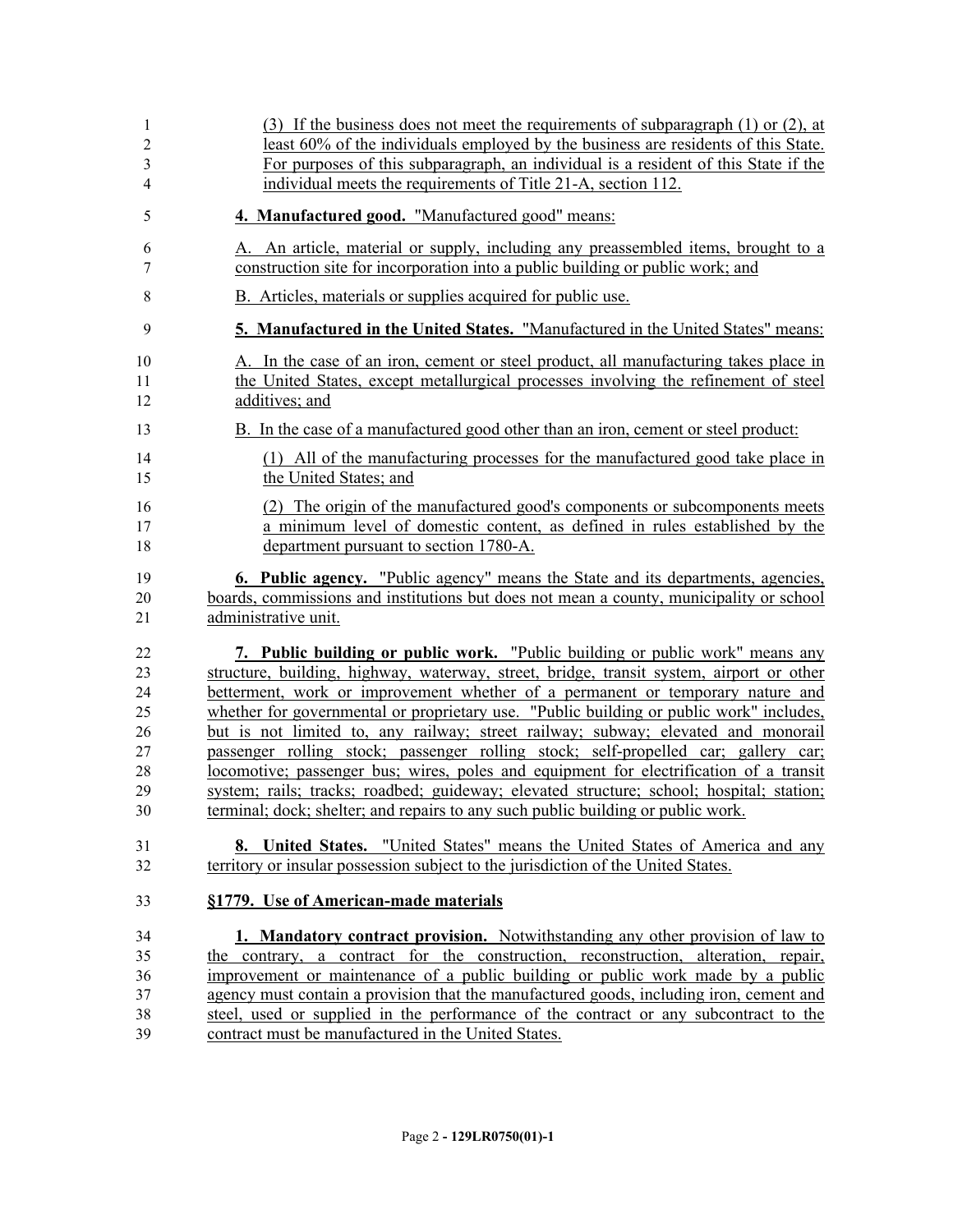| 1              | 2. Exceptions. A public agency may apply to the Governor or the Governor's                    |
|----------------|-----------------------------------------------------------------------------------------------|
| 2              | designee for a waiver of the requirements of subsection 1 in any case or category of cases    |
| 3              | in which the executive head of a public agency finds:                                         |
| $\overline{4}$ | A. That the application of the requirements of subsection 1 would be inconsistent             |
| 5              | with the public interest;                                                                     |
| 6              | B. That the necessary manufactured goods are not produced in the United States in             |
| 7              | sufficient and reasonably available quantities and of a satisfactory quality;                 |
| 8              | C. That inclusion of manufactured goods manufactured in the United States will                |
| 9              | increase the cost of the overall project contract by an unreasonable amount, as               |
| 10             | defined in rules established by the department pursuant to section 1780-A; or                 |
| 11             | D. The cost of the total contract for the construction, reconstruction, alteration,           |
| 12             | repair, improvement or maintenance of a public building or public work is below a             |
| 13             | minimum project cost as established by rules of the department pursuant to section            |
| 14             | 1780-A.                                                                                       |
| 15             | 3. Public review and comment. The department shall implement procedures to                    |
| 16             | allow a reasonable amount of time for public review and comment on a requested waiver         |
| 17             | under subsection 2 before making a finding based on the request and shall publish on the      |
| 18             | department's publicly accessible website, or in a newspaper of general circulation in the     |
| 19             | area of the proposed work, a detailed justification for any waiver granted.                   |
| 20             | 4. Intentional violations. The department shall, after a hearing, debar a person,             |
| 21             | business or other entity from participation in contracts or subcontracts with the State for 2 |
| 22             | years if the department has reason to believe that person, business or other entity has       |
| 23             | intentionally:                                                                                |
| 24             | A. Affixed a label bearing a "Made in America" inscription, or any inscription with           |
| 25             | the same meaning, to any manufactured good, including iron, cement and steel, used            |
| 26             | in a project to which this section applies when that manufactured good was not                |
| 27             | manufactured in the United States;                                                            |
| 28             | B. Represented that any manufactured good, including iron, cement and steel, used             |
| 29             | in a project to which this section applies was manufactured in the United States when         |
| 30             | that manufactured good was not manufactured in the United States; or                          |
| 31             | C. Violated any provision of this subchapter.                                                 |
| 32             | <b>5.</b> International trade obligations. This section must be applied in a manner           |
| 33             | consistent with the State's obligations under any applicable international agreements         |
| 34             | pertaining to government procurement.                                                         |
| 35             | 6. Exception for emergency life safety and property safety goods. The provisions              |
| 36             | of this subchapter do not apply to emergency life safety and property safety goods.           |
| 37             | §1780. Preference for in-state contractors                                                    |
| 38             | 1. Award of substantially similar bids; opportunity to match. In addition to the              |
| 39             | requirements of Title 26, chapter 15 and notwithstanding any other provision of law to        |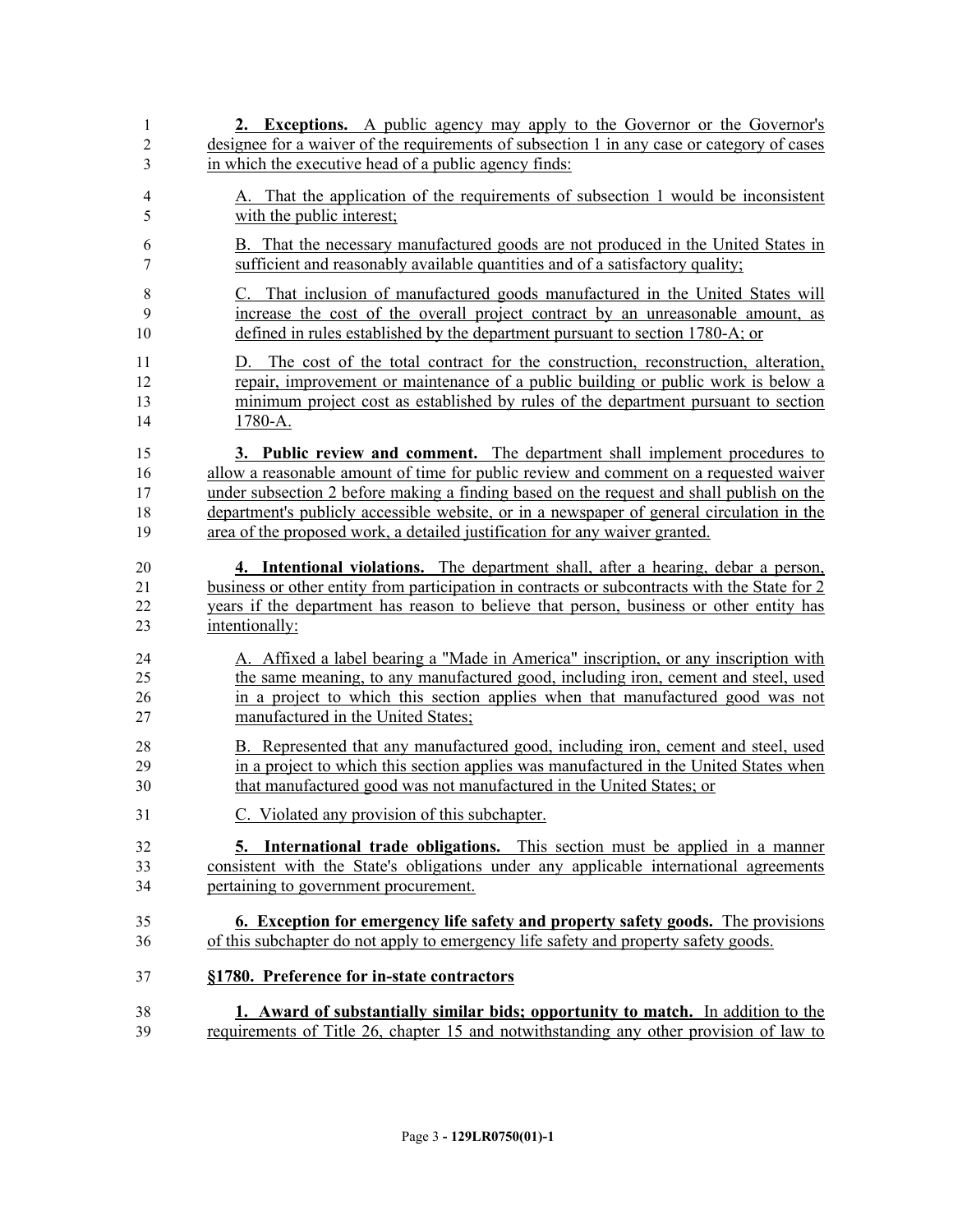1 the contrary, except as provided in subsection 2, the department, in awarding a bid for the construction, reconstruction, alteration, repair, improvement or maintenance of a public building or public work or for services provided to or on behalf of the State, shall award the bid to an in-state contractor if that in-state contractor's bid is substantially similar to other submitted bids. If an in-state contractor submits a bid that is substantially higher than other submitted bids, the department shall give that in-state contractor the opportunity to match the lowest bid submitted. If more than one in-state contractor submits a bid that is substantially similar to other submitted bids, each must be given the opportunity to revise and resubmit that contractor's bid.

 **2. Exception.** If the department determines, by a preponderance of evidence, that a bid submitted by an in-state contractor is frivolous or that the in-state contractor is incapable of satisfactorily completing the contract, the department may refuse to award the bid to that in-state contractor.

 **3. Grievance; investigation; mediation.** An in-state contractor that is not awarded a bid pursuant to subsection 1 may request, within 30 days of the award of the bid, the Attorney General to investigate the bidding process and award to determine whether the procedure in subsection 1 was adhered to by the department or, if the contract was not awarded pursuant to subsection 2, whether the department's determination was valid. If the Attorney General determines that the department has not followed the procedure specified in subsection 1, the Attorney General may act as a mediator in a dispute between the in-state contractor and the department.

### **§1780-A. Rules**

 The department shall adopt routine technical rules as described in chapter 375, subchapter 2-A to implement this subchapter.

- **Sec. 2. Effective date.** This Act takes effect September 1, 2020.
- 

### **SUMMARY**

 This bill establishes the Maine Buy American and Build Maine Act and requires that all contracts for the construction, reconstruction, alteration, repair, improvement or maintenance of a public building or public work made by a state agency, board, commission or institution contain a provision that the manufactured goods, including iron, cement and steel, used or supplied in the performance of the contract or any subcontract to the contract must be manufactured in the United States. This requirement does not apply to counties, municipalities or school administrative units.

 The bill requires that, in the case of a manufactured good other than an iron, cement or steel product, all of the manufacturing processes take place in the United States and the origin of the manufactured good's components or subcomponents meet a minimum level of domestic content as established by rule.

 Under the Act, a public agency may apply to the Governor or the Governor's designee for a waiver of the requirement if the executive head of the public agency finds that the application of the requirement would be inconsistent with the public interest, that the